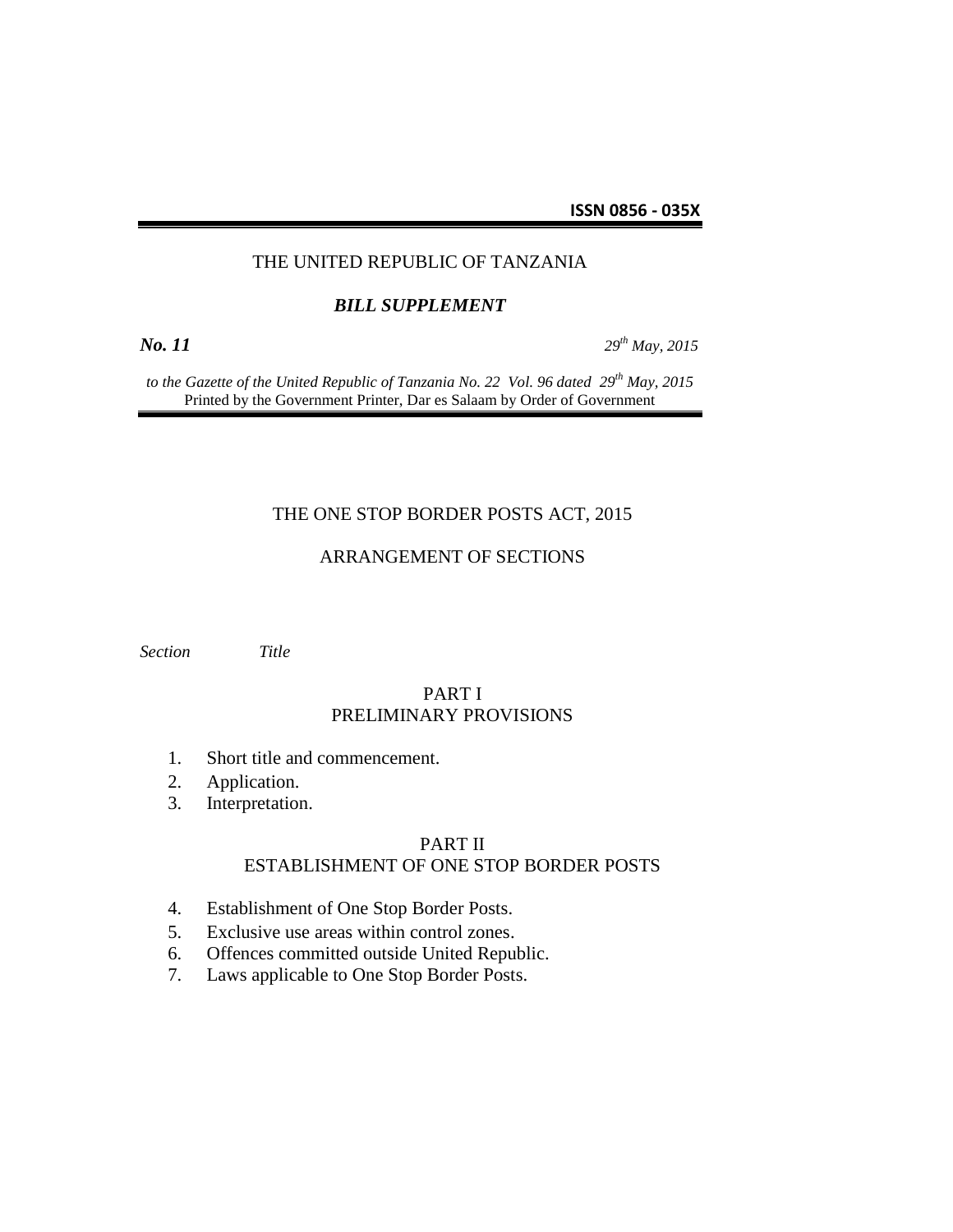8. Access to control zones by facilitation agents.

# PART III GENERAL PROVISIONS

- 9. East African Community One Stop Border Posts.
- 10. Temporary measures.
- 11. Regulations.
- 12. Existing bilateral agreements.

# $\overline{\phantom{a}}$ **SCHEDULE**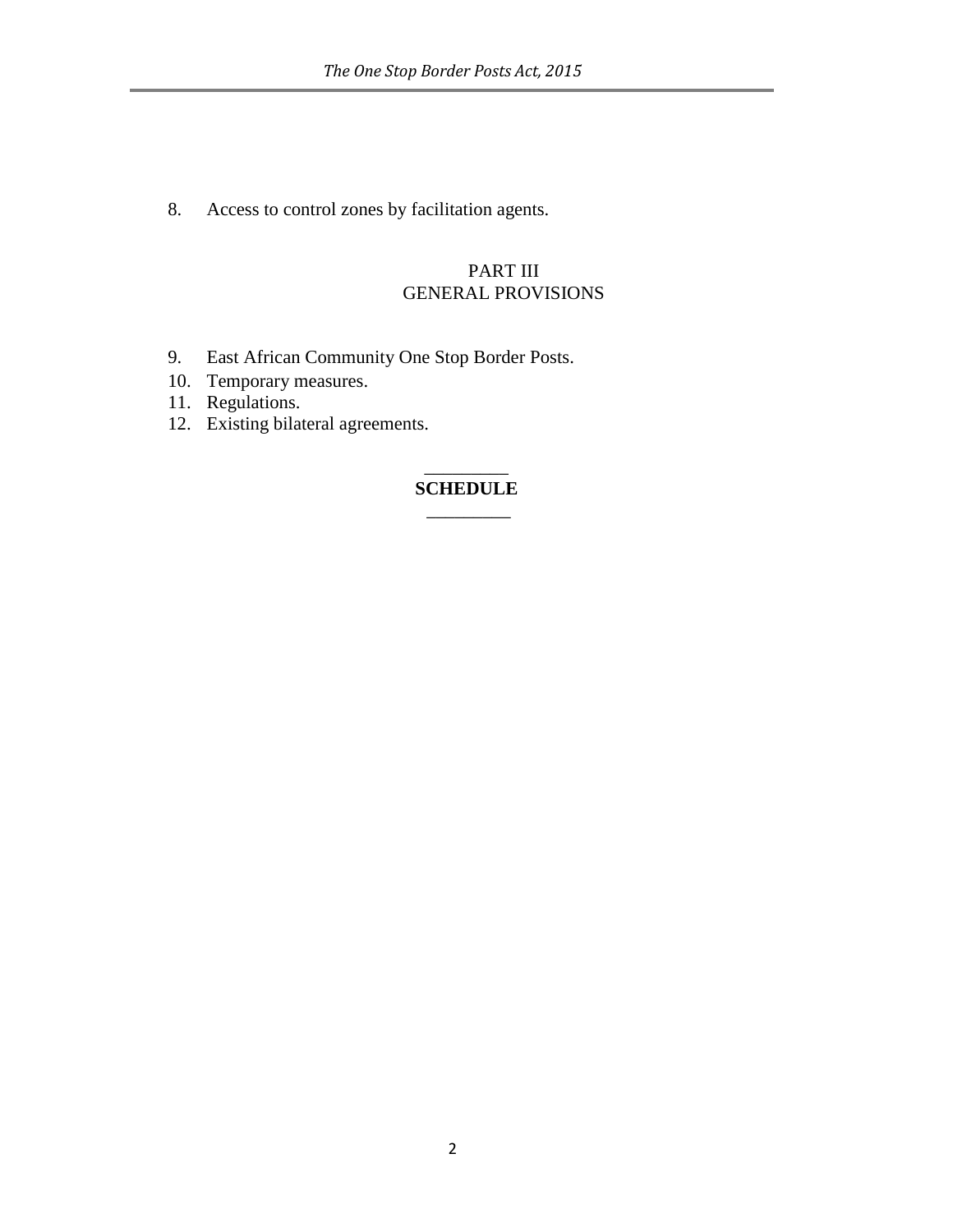# \_\_\_\_\_\_\_\_ **NOTICE** \_\_\_\_\_\_\_\_

This Bill to be submitted to the National Assembly is published for general information to the public together with a statement of its objects and reasons.

Dar es Salaam, **OMBENI Y. SEFUE** 29th May, 2015 *Secretary to the Cabinet*

### A BILL

*for*

**An Act to provide for the establishment of One Stop Border Posts within the United Republic with a view to giving effect to the provisions of agreements on one stop border processing arrangements; to authorize application of the laws of the United Republic and the laws of adjoining States in One Stop Border Posts and to provide for other related matters.**

**ENACTED** by Parliament of the United Republic of Tanzania.

# PART I PRELIMINARY PROVISIONS

Short title and commencement **1**. This Act may be cited as the One Stop Border Posts Act, 2015 and shall come into operation on such date as the Minister may, by notice published in the *Gazette*, appoint.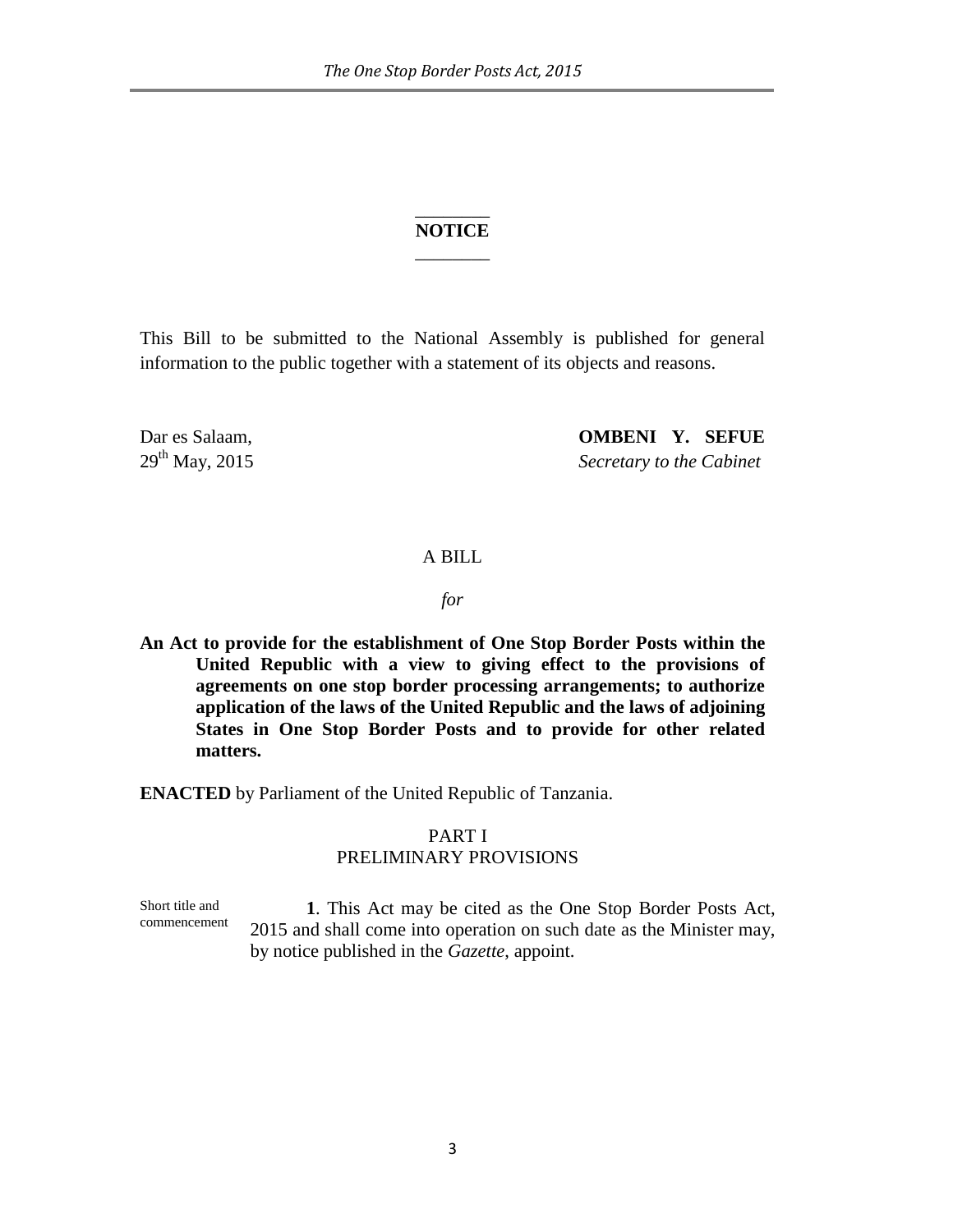| Application    | 2. This Act shall apply to one stop border posts established<br>within the United Republic and shall apply to Mainland Tanzania as<br>well as Tanzania Zanzibar.                                                                                                                                                                                                                                                                                                                                                                                                                                                                                                                                                                                                                                                                                                                                                                                                                                                                                                                                                                                                                                                                                                                                                                                                                                                                                                                                                                                                                                                                                                                                                                                                                                                                           |
|----------------|--------------------------------------------------------------------------------------------------------------------------------------------------------------------------------------------------------------------------------------------------------------------------------------------------------------------------------------------------------------------------------------------------------------------------------------------------------------------------------------------------------------------------------------------------------------------------------------------------------------------------------------------------------------------------------------------------------------------------------------------------------------------------------------------------------------------------------------------------------------------------------------------------------------------------------------------------------------------------------------------------------------------------------------------------------------------------------------------------------------------------------------------------------------------------------------------------------------------------------------------------------------------------------------------------------------------------------------------------------------------------------------------------------------------------------------------------------------------------------------------------------------------------------------------------------------------------------------------------------------------------------------------------------------------------------------------------------------------------------------------------------------------------------------------------------------------------------------------|
| Interpretation | 3. In this Act, unless the context requires otherwise:                                                                                                                                                                                                                                                                                                                                                                                                                                                                                                                                                                                                                                                                                                                                                                                                                                                                                                                                                                                                                                                                                                                                                                                                                                                                                                                                                                                                                                                                                                                                                                                                                                                                                                                                                                                     |
|                | "adjoining State" means a neighbouring State with which the<br>Government of the United Republic enters into an agreement<br>to establish a One Stop Border Posts;<br>"agreement" means an agreement for the establishment of a one stop<br>border post concluded between the United Republic of<br>Tanzania and an adjoining State;<br>"border control" means any border related control measure, check or<br>authorisation provided for in the relevant legislation;<br>"control zone" means the part of the territory of a host State within<br>which officers of the adjoining States are empowered to effect<br>border control, and includes the exclusive use area;<br>"exclusive use area" means the area of the control zone dedicated for<br>the exclusive use of an adjoining State;<br>"facilitation agent" means any person other than an officer providing<br>services to facilitate completion of border control by<br>passengers or freight in accordance with the relevant<br>legislation of States which are party to the agreement;<br>"officer" means an officer responsible for conducting border controls<br>in accordance with relevant legislations of states which are<br>party to the Agreement concluded under this Act;<br>"One Stop Border Post" means a border post established under an<br>agreement between the United Republic and un adjoining State<br>and includes control zone;<br>"Minister" means the Minister, responsible for finance;<br>"relevant legislation" in relation to-<br>(a) the United Republic, means the laws listed in the<br>Schedule;<br>(b) any party to an agreement other than the United Republic,<br>means laws listed in the agreement or in terms of any law<br>of that party which corresponds to this Act.<br>"relevant Minister" means the Minister responsible for the |
|                |                                                                                                                                                                                                                                                                                                                                                                                                                                                                                                                                                                                                                                                                                                                                                                                                                                                                                                                                                                                                                                                                                                                                                                                                                                                                                                                                                                                                                                                                                                                                                                                                                                                                                                                                                                                                                                            |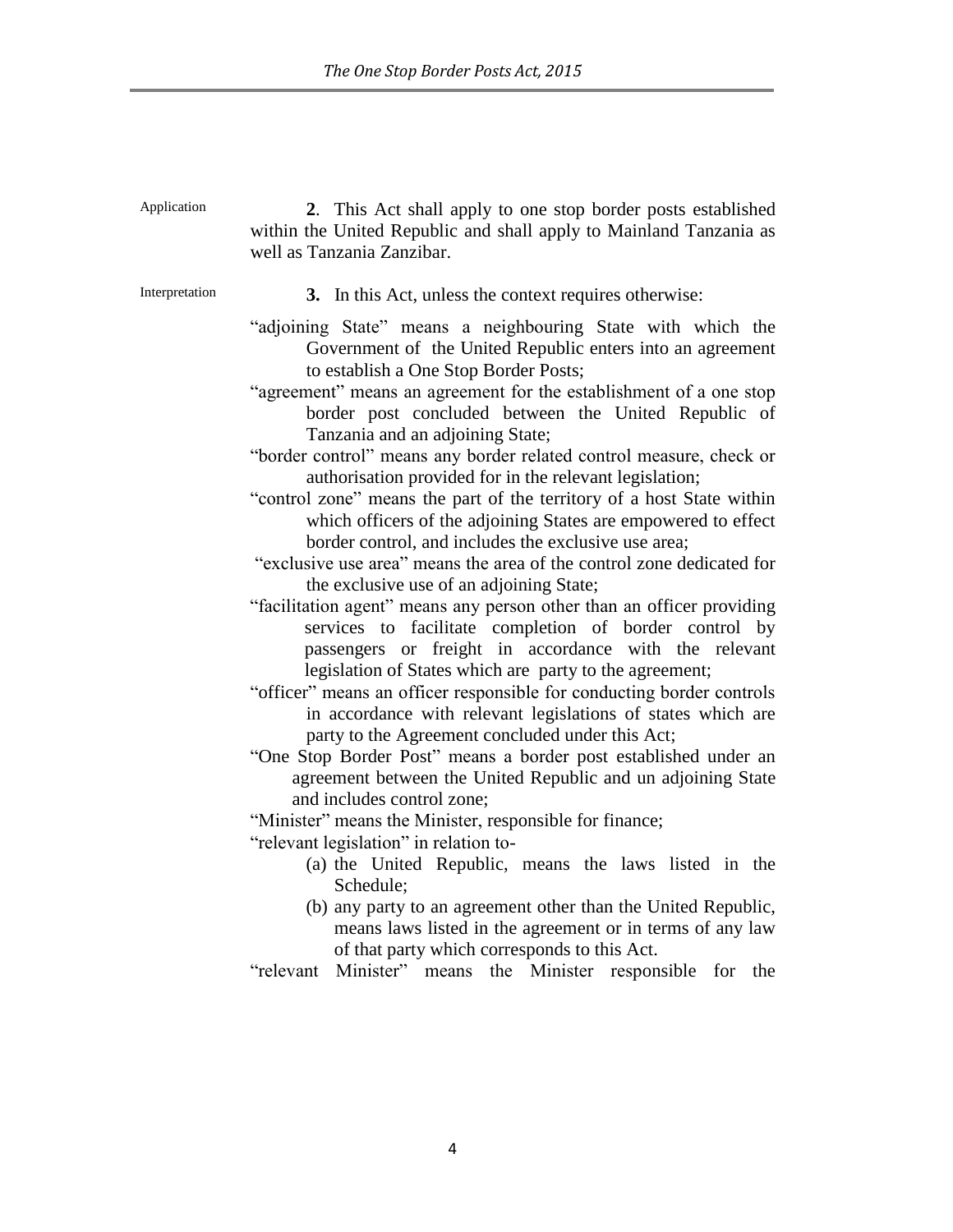administration of any of the laws listed in the Schedule to this Act.

### PART II

# ESTABLISHMENT OF ONE STOP BORDER POSTS

Establishment of One Stop Border Post

**4.**-(1) The President may enter into or conclude an agreement with one or more adjoining States with the view to establishing one stop border posts within the United Republic.

(2) The President may, where he considers necessary, delegate the powers conferred under sub section (1) to the Minister.

(3) An agreement referred to under sub section (1) shall be made so as to-

- (a) enable cooperation in border control operations between the United Republic and an adjoining State at a place located:
	- (i) in the territory of the United Republic of Tanzania; and
	- (ii) within a territory of one or more adjoining State:
- (b) facilitate cooperation in:
	- (i) information and communication technology so as to enable seamless, reliable and effective information exchange;
	- (ii) exchange of intelligence information with a view to foster smooth and secure operations in the movement of people and goods within a border post; and
- (c) empower officers as well as officials of one or more adjoining States to exercise extraterritorial border control in accordance with their respective national legislation, and includes the exercise of powers of arrest, search, seizure and detention of person or thing.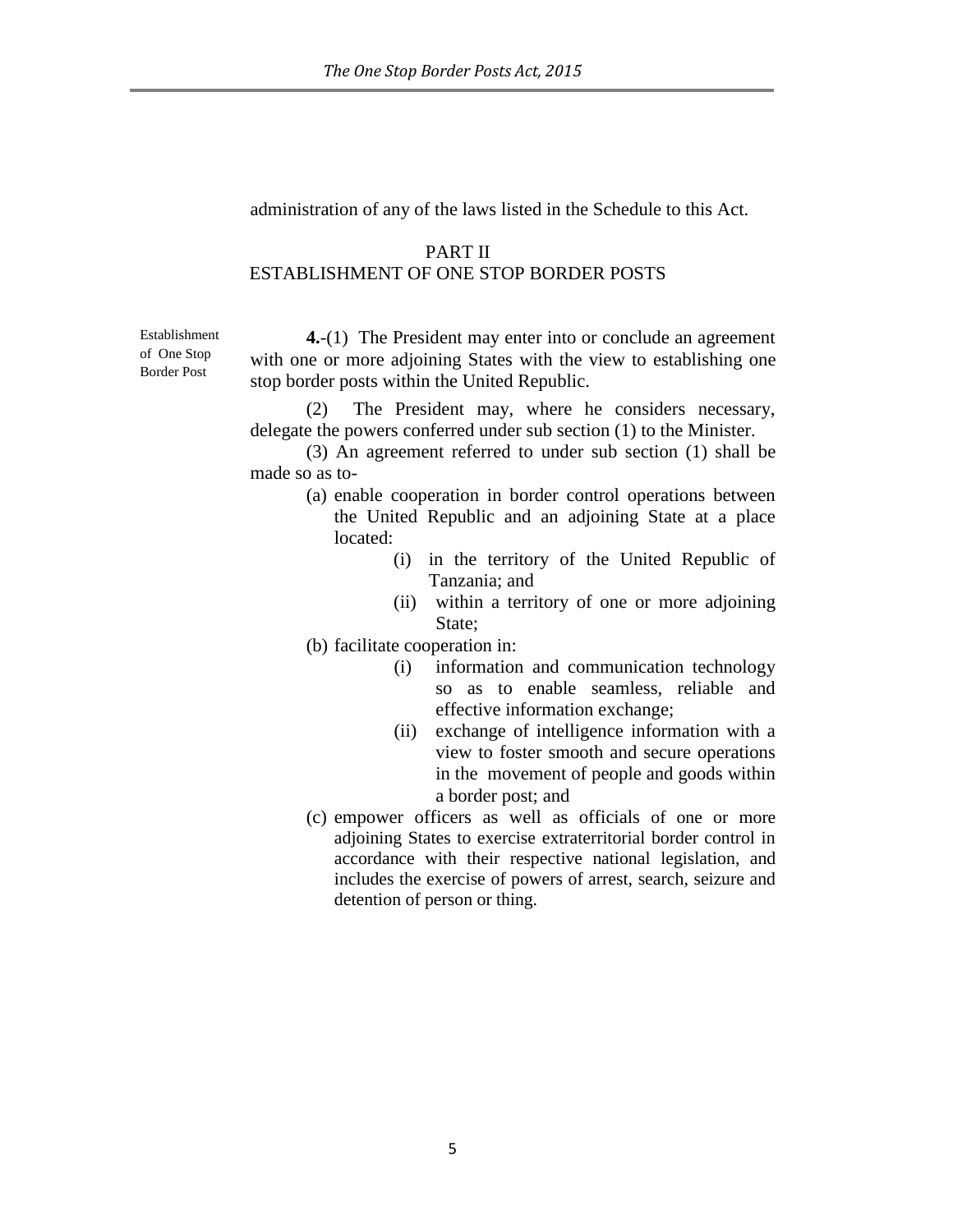Exclusive use areas within control zones

**5**.-(1) Competent authorities of an adjoining State shall display official signs of any area intended for use as an exclusive use areas in the control zone.

- (2) Officials of the adjoining State shall-
- (a) have exclusive control of access to its exclusive use area; and
- (b) maintain law and order in their exclusive use area, except that officials of the adjoining State may request the assistance of a host State for that purpose.

 (3) Officials or members of a law enforcement agency of the host State shall not have access to the exclusive use area of the adjoining State, except at the request or with the permission of the officers of that adjoining State.

**Offences** committed outside United Republic

**6.** -(1) An act or omission-

- (a) by a citizen, resident or refugee of the United Republic or by any other person having entered the United Republic; and
- (b) which:
	- (i) occurs at a One Stop Border Posts in an adjoining State; and
	- (ii) is an act or omission which, had it occurred within the territory of the United Republic it would have constituted an offence contrary to the laws of the United Republic,

shall be considered as if the act or omission occurred in the United Republic.

(2) For avoidance of doubt, a citizen, resident or refugee of the United Republic or any person having entered the United Republic may be arrested or detained in a control zone of an adjoining State for contravention of the relevant legislation for the purpose of transferring that citizen, resident, refugee or person to the United Republic.

(3) For the purpose of determining which court within the United Republic has jurisdiction to try an offence referred to in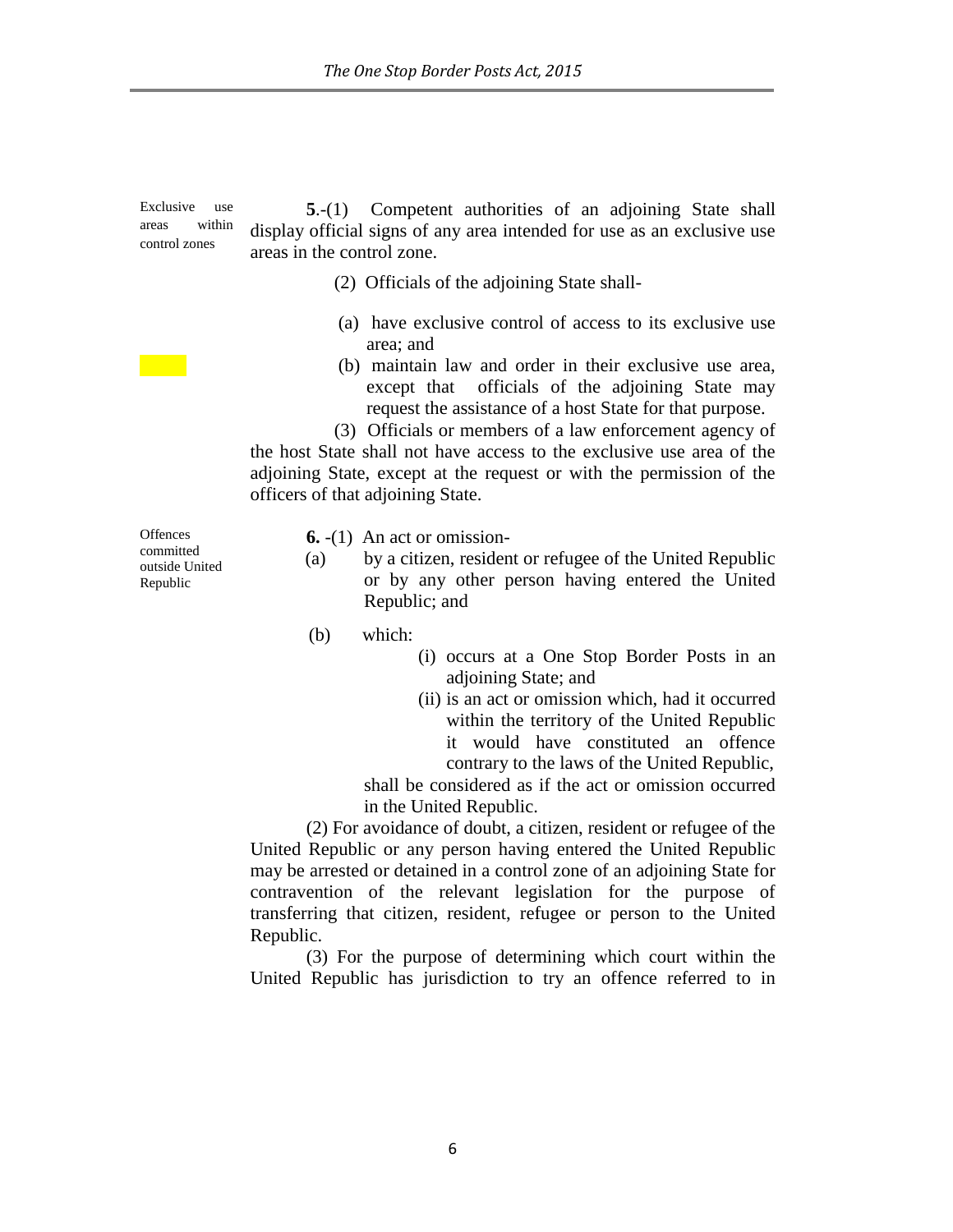subsection (1), the offence shall be deemed to have been committed within an area of the court of competent jurisdiction located nearest to the place where the act or omission constituting the offence occurred.

**7.**-(1) The relevant legislation listed in the Schedule shall be applicable throughout One Stop Border Posts and shall be the basis for border control operations by the relevant institutions specified or mandated in the respective relevant legislation.

(2) The Minister may, in consultation with the relevant Minister, amend the Schedule.

(3) The relevant legislation of the United Republic and that of an adjoining State shall apply in the control zone for the purpose of enabling officers of the United Republic and those of any adjoining State to carry out border controls at One-Stop Border Posts.

**8**.-(1) Facilitation agents shall have access to the control zones for purposes specified under this Act.

(2) For the purpose of subsection (1), facilitation agents shall not be required to produce any travel document or entry permit, save that, for the purposes of identification, the facilitation agent shall at all times, display an identity and status card issued for that purpose.

### PART III GENERAL PROVISIONS

**9.** Notwithstanding the provisions of this Act, one stop border posts established pursuant to the East African Community One Stop Border Posts Act, 2013 shall be governed in the manner provided for under that Act.

 **10**.-(1) This Act shall not affect the rights of the United Republic or that of any adjoining State to take temporary measures in

to One Stop Border Post

Laws applicable

Access to control zones by facilitation agents

East African community one stop border posts Acts EAC

Temporary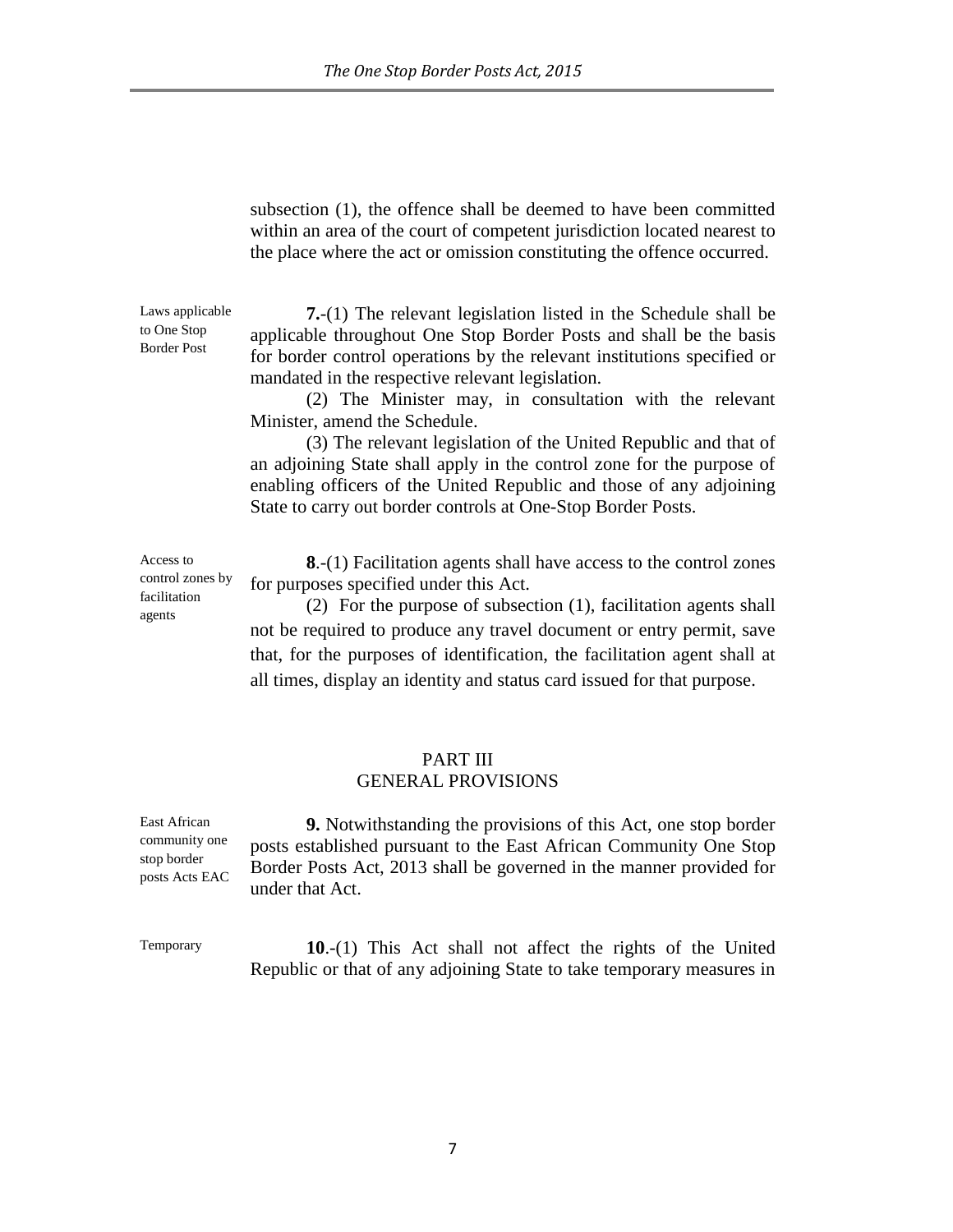Measure the interest of defence and security, public safety, public order, economic interests of the United Republic or an adjoining State, public health, public morality or any other circumstances of a similar nature.

> (2) A State intending to take measures referred to under subsection (1) shall, through diplomatic channels, notify the other State accordingly.

> (3) The temporary measures under subsection (1) shall have the effect of reversal of the sequence of border control operations, relocation of border control or the temporary closure of the border posts within that adjoining State's territory.

Regulations **11**. The Minister may, in consultation with the relevant Minister, make regulations-

- (a) for the purpose of giving effect to the establishment and maintenance of One Stop Border Posts;
- (b) for the establishment of operational committees of One Stop Border Posts; and
- (c) generally for the better carrying out of the provisions of this Act.

Existing bilateral agreements

**12**. A bilateral agreement entered into by the United Republic for the control and operations of One Stop Border Posts before the coming into force of this Act shall be deemed to be an agreement entered in accordance with this Act.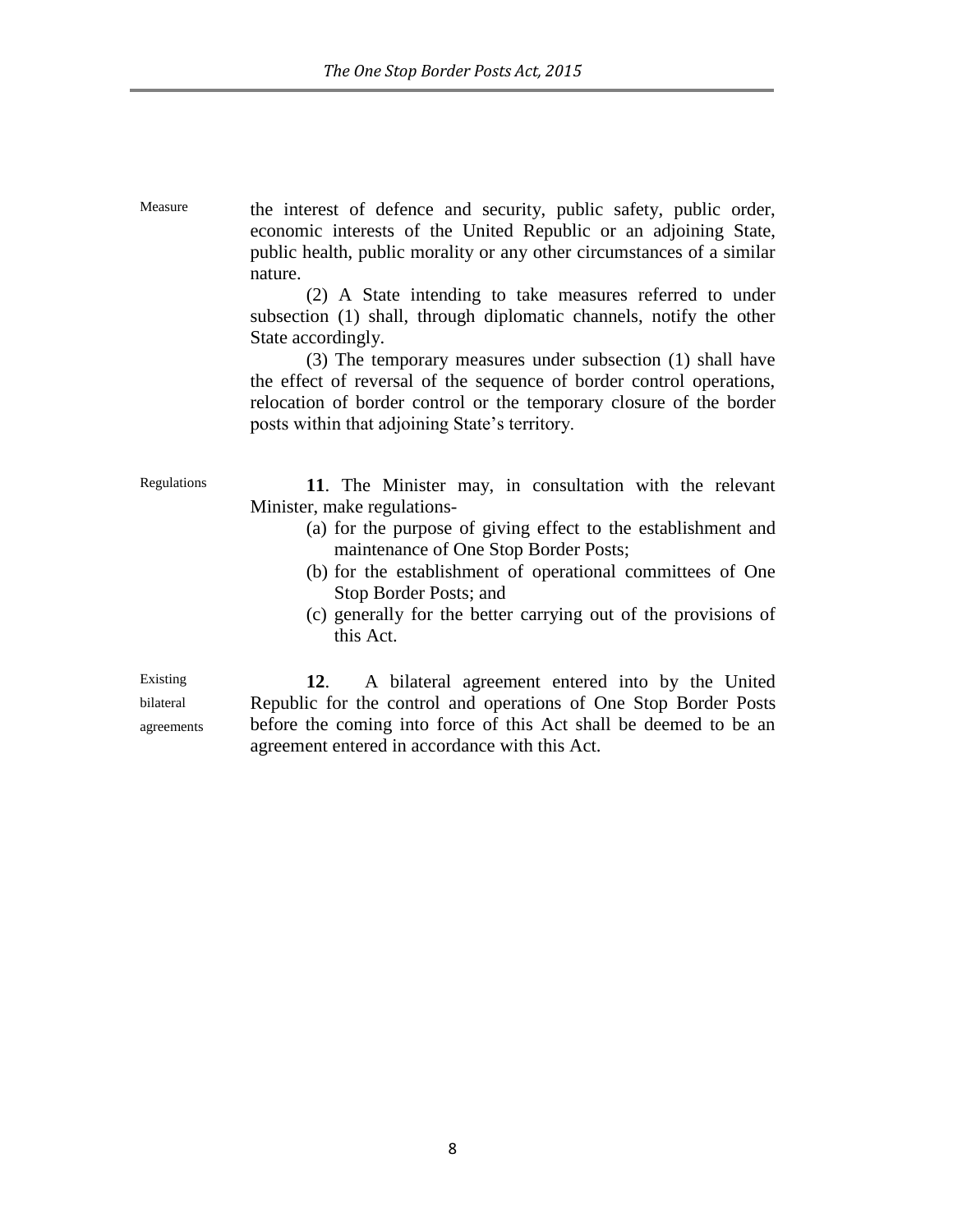#### **SCHEDULE**

**\_\_\_\_\_\_\_\_**

 $\overline{\phantom{a}}$ *(Made under section 7(1),(2)) \_\_\_\_\_\_\_\_\_\_*

#### RELEVANT LEGISLATION

- 1. Immigration Act, (Cap. 54).
- 2. The Tanzania Passports and Travel Documents Act, (Cap. 42).
- 3. Refugees Act, (Cap. 37).
- 4. EAC Customs Management Act, 2004.
- 5. Value Added Tax Act, (Cap. 148).
- 6. Excise (Management and Tariff) Act, (Cap. 147).
- 7. The Foreign Vehicles Transit Charges Act, (Cap. 84).
- 8. The Road and Fuel Tolls Act, (Cap. 220).
- 9. The Petroleum Act, (Cap. 392).
- 10. The Standards Act, (Cap. 130).
- 11. The Exports Control Act, (Cap. 381).
- 12. The Export Tax Act, (Cap, 196).
- 13. The Agricultural Products (Control of Movement) Act, (Cap. 78).
- 14. EAC Standardization, Quality Assurance, Metrology and Testing Act, 2006.
- 15. Police Force and Auxiliary Services Act, (Cap. 322).
- 16. Tanzania Food, Drugs and Cosmetics Act, (Cap. 219).
- 17. The Drugs Control and Enforcement Act, 2015.
- 18. The Anti-Trafficking in Persons Act, (Cap. 432).
- 19. The Anti-Money Laundering Act, (Cap. 423).
- 20. The Industrial and Consumer Chemicals (Management and Control) Act, (Cap. 182).
- 21. The Economic and Organized Crimes Control Act, (Cap. 200).
- 22. The Roads Act, (Cap. 167).
- 23. The Plant Protection Act, (Cap. 133).
- 24. The Surface and Marine Transport Regulatory Authority Act, (Cap. 413).
- 25. The Wildlife Conservation Act, (Cap. 283).
- 26. The Atomic Energy Act, (Cap. 188).
- 27. The Criminal Procedures Act, (Cap. 20).
- 28. The Evidence Act, (Cap. 6).
- 29. The Penal Code, Cap. 16.
- 30. The Cyber Crime Act, 2015.
- 31. The Mutual Assistance in Criminal Matters Act, Cap. 254.
- 32. The Extradition Act, Cap. 368.
- 33. The Fair Competition Act, Cap. 285.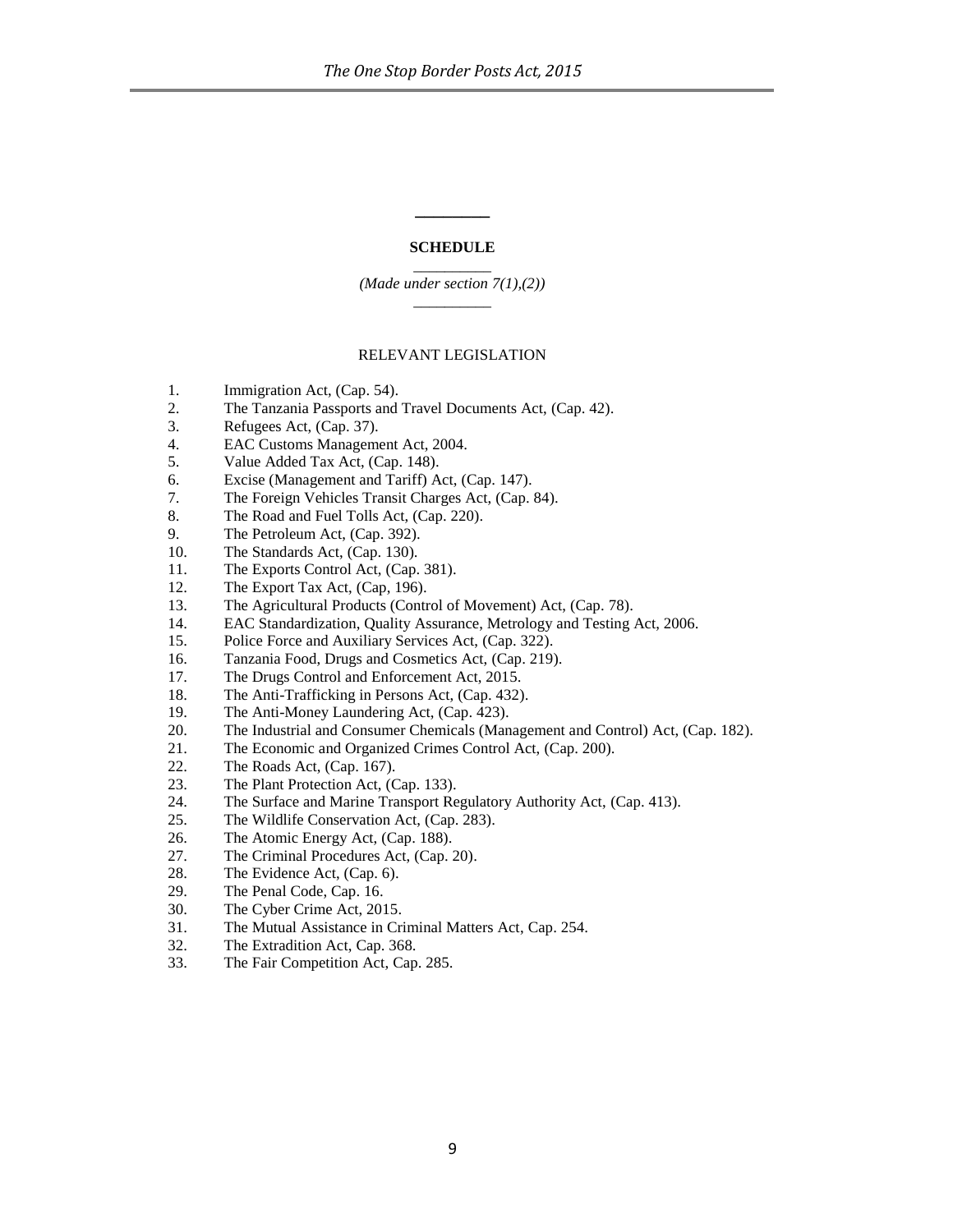# **\_\_\_\_\_\_\_\_\_\_\_\_\_\_ OBJECTS AND REASONS \_\_\_\_\_\_\_\_\_\_\_\_\_\_**

The Bill proposes to enact the One Stop Border Post Act, 2015.

The purpose of this Bill is to make provision for the establishment of one stop border post through agreements entered into between Tanzania and neighboring States, with the objective of enabling officers of a neighboring State to undertake border control operations within the territory of Tanzania and officers of Tanzania to exercise the same within the territorial border of a neighboring State. The implementation of this Bill further takes cognizance of existing agreements for the establishment of one stop border post between the United Republic and other States with a view to enhancing corporation in border control operations and to expedite the movement of goods and people at border posts.

The Bill is divided into three Parts. Part I provides for preliminary provisions which entail the Short title, scope of application of the proposed Act and definitions of various terminologies used in the Bill.

Part II provides for the establishment of one stop border post. The Bill further makes various provisions for operations of one stop border post, including provisions for operations of control zones and exclusive use areas, mandates powers to take action against offences which have occurred outside the United Republic within the control zone, and to specify laws applicable extraterritorially within the one stop border post. What is more, facilitation agents are granted access to control zones without having the need to produce any travel document or travel permit for the better carrying out of the purposes of the Act.

Part III provides for general provisions including provisions relating to one stop border post established pursuant to the East African Community One Stop Border Post Act, 2013, mandate of a State which is a party to an agreement to undertake temporary measures in border control operations without violating the rights of the United Republic or that of any adjoining state.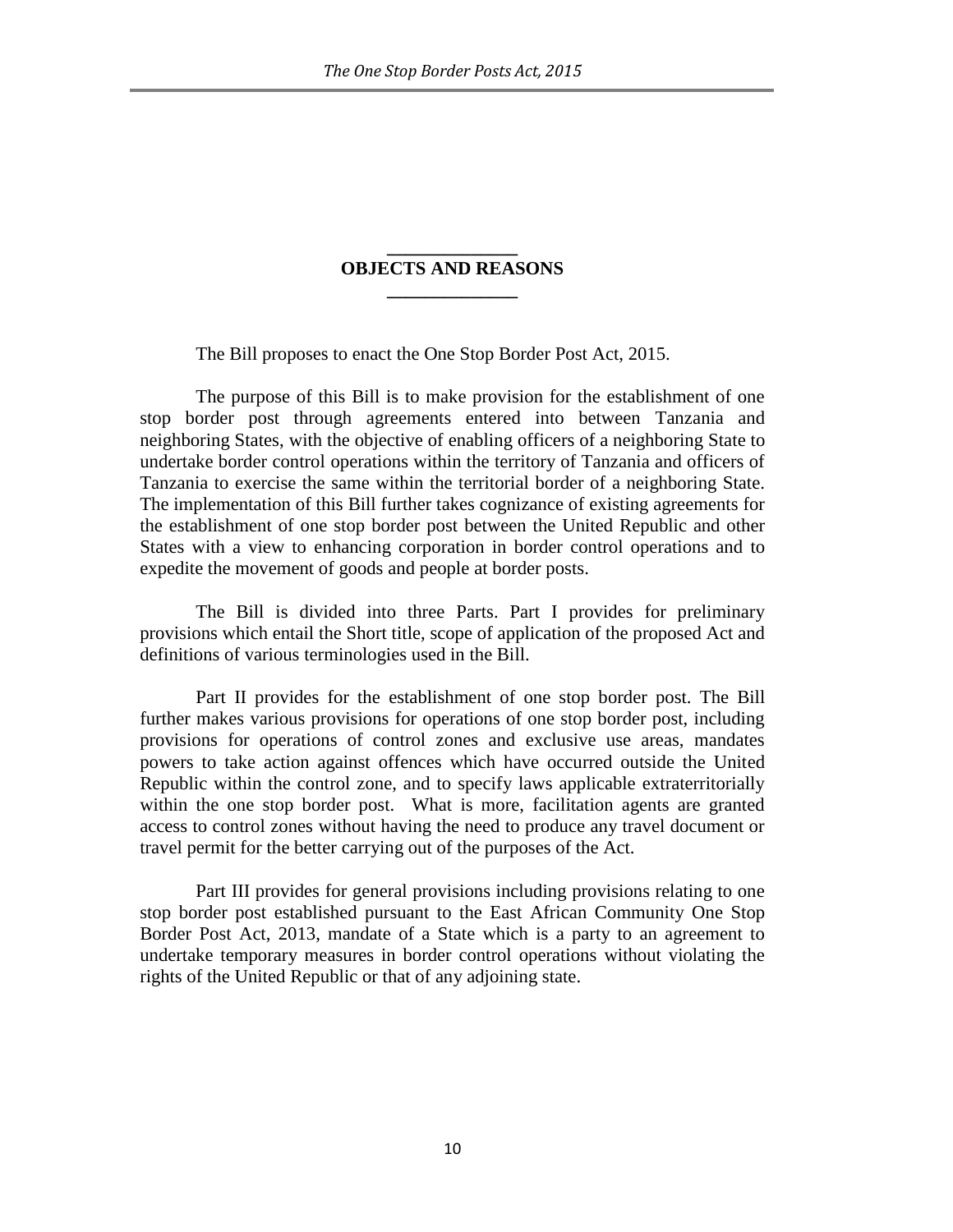What is move, the Minister is empowered to make regulations for the better carrying out of the provisions of the proposed Act. The Part also endeavors to recognize existing bilateral agreements entered into by the United Republic for the control of One Stop Border Posts before the coming into operation of the proposed Act.

Dar es Salaam,<br>
28<sup>th</sup> May, 2015<br>
28<sup>th</sup> May, 2015 *Minister for Finance*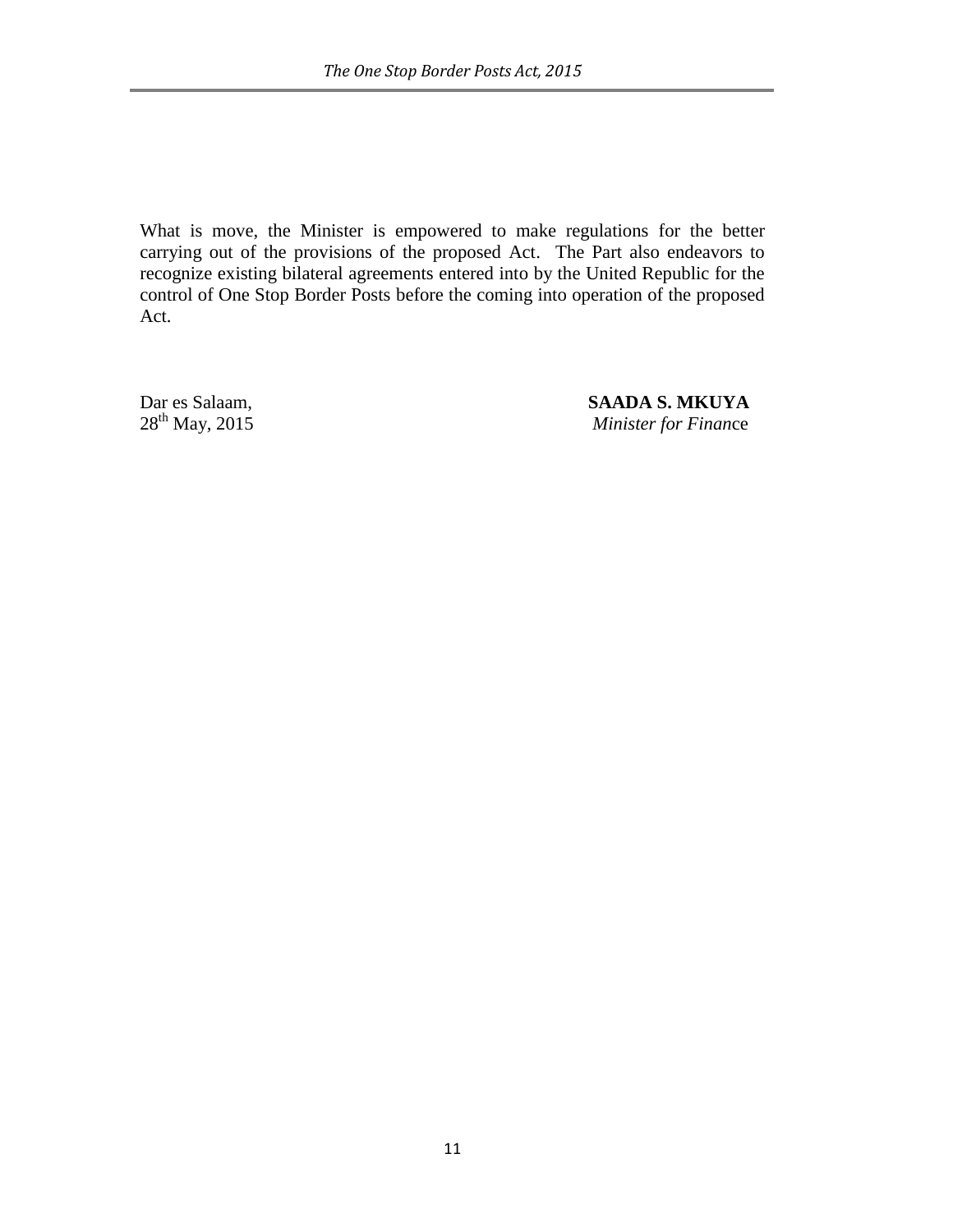# SHERIA YA VITUO VYA PAMOJA MIPAKANI, 2015

# MPANGILIO WA VIFUNGU

*Kifungu Jina*

# SEHEMU I MASHARTI YA UTANGULIZI

- 1. Jina na tarehe ya kuanza kutumika
- 2. Matumizi
- 3. Tafsiri

# SEHEMU II KUANZISHWA KWA KITUO CHA PAMOJA MIPAKANI

- 4. Uanzishwaji wa vituo vya pamoja mipakani
- 5. Eneo tengefu ndani ya ukanda wa udhibiti
- 6. Makosa yanayofanyika nje ya Jamuhuri ya Muungano
- 7. Sheria zitakazotumika katika vituo vya pamoja vya mpakani
- 8. Wakala wa huduma kuingia katika ukanda wa udhibiti

# SEHEMU III MASHARTI YA JUMLA

- 9. Vituo vya pamoja mIpaka ya Jumuiya ya Afrika Mashariki
- 10. Hatua za dharura
- 11. Kanuni
- 12. Makubaliano ya pamoja yaliyopo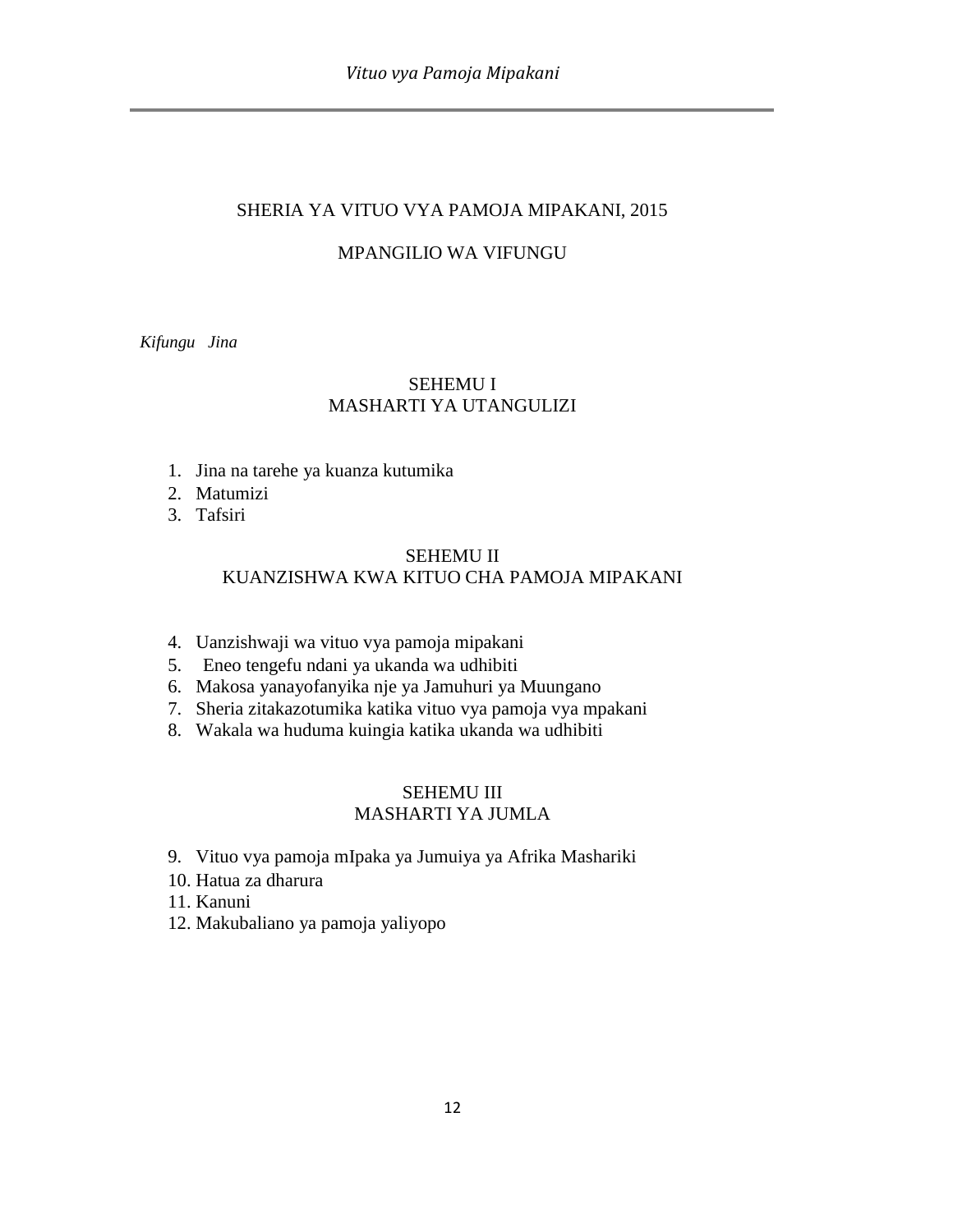i,

# \_\_\_\_\_\_\_\_\_ **JEDWALI**  $\overline{\phantom{a}}$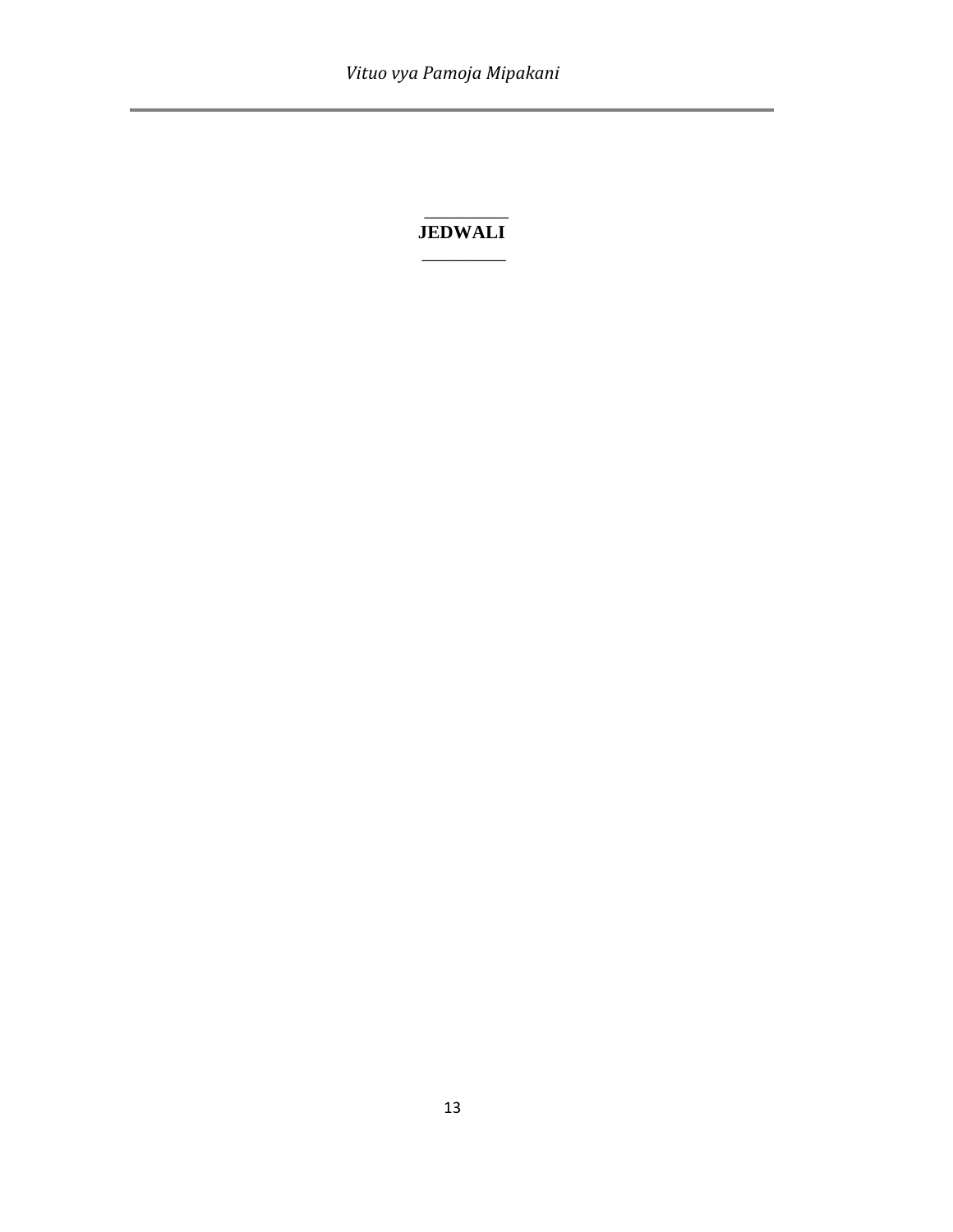#### **MUSWADA**

*wa*

**Sheria ya uanzishwaji wa Vituo vya Pamoja Mipakani katika Jamhuri ya Muungano; kuweka utaratibu wa utekelezaji wa mikataba kuhusu uendeshaji wa Kituo cha Pamoja Mipakani; Kuruhusu kutumika kwa Sheria za Jamhuri ya Muungano wa Tanzania na Sheria za Nchi zinazopakana katika Vituo vya Pamoja Mipakani, na kuweka masharti ya masuala mengine yanayohusiana na hayo.**

**IMETUNGWA** na Bunge la Jamhuri ya Muungano wa Tanzania.

# SEHEMU YA KWANZA MASHARTI YA UTANGULIZI

| Jina fupi na<br>Kuanza<br>kutumika | 1. Sheria hii itaitwa Sheria ya Vituo vya Pamoja Mipakani, 2015<br>na itaanza kutumika katika tarehe itakayotangazwa na Waziri kupitia<br>taarifa itakayochapishwa kwenye Gazeti la Serikali.                                                                                                                                                                                                                                                                                                                                                      |
|------------------------------------|----------------------------------------------------------------------------------------------------------------------------------------------------------------------------------------------------------------------------------------------------------------------------------------------------------------------------------------------------------------------------------------------------------------------------------------------------------------------------------------------------------------------------------------------------|
| Matumizi                           | 2. Sheria hii itatumika kwenye kituo cha pamoja mipakani<br>kilivyoanzishwa ndani ya Tanzania Bara na Tanzania Zanzibar.                                                                                                                                                                                                                                                                                                                                                                                                                           |
| tafsiri                            | Katika sheria hii, isipokuwa pale muktadha utakapohitaji<br>3 <sub>1</sub><br>vinginevyo-<br>"Nchi inayopakana" maana yake ni Nchi jirani ambayo Serikali ya<br>Jamhuri ya Muungano imeingia nayo makubaliano ya kuanzisha<br>Vituo vya Pamoja Mipakani;<br>"makubaliano" maana yake ni makubaliano ya kuanzisha kituo cha pamoja<br>mpakani baina ya Jamhuri ya Muungano wa Tanzania na Nchi<br>inayopakana.<br>"udhibiti wa mpaka" maana yake ni hatua zozote zinazohusiana na<br>usimamizi wa mipaka, uangalizi na udhibiti wa mipaka uliowekwa |
|                                    | kwa mujibu wa sheria husika.                                                                                                                                                                                                                                                                                                                                                                                                                                                                                                                       |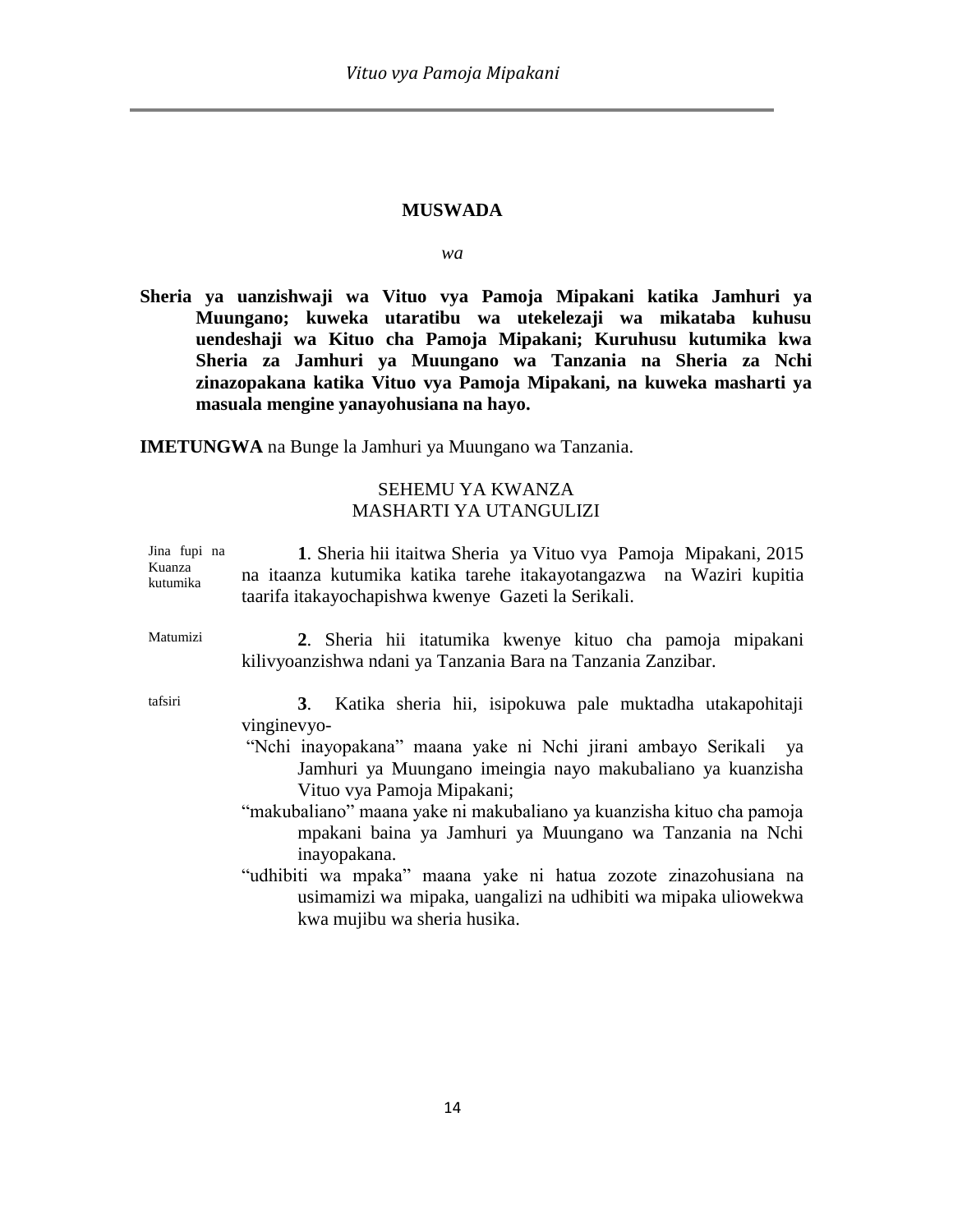- "ukanda wa udhibiti" maana yake ni sehemu ya himaya ya Nchi mwenyeji ambayo maafisa wa Nchi inayopakana wamepewa mamlaka ya udhibiti wa mpaka, na inajumuisha utumiaji wa eneo tengefu.
- "eneo tengefu" maana yake ni eneo lililo ndani ya ukanda wa udhibiti ambalo ni mahsusi kwa ajili ya matumizi tengefu ya Nchi inayopakana.
- "wakala wa huduma" maana yake ni mtu yeyote mbali na Afisa, anayetoa huduma kwa ajili ya kuwezesha ukamilishaji wa taratibu za udhibiti wa mpaka kwa abiria na mizigo kwa mujibu wa sheria za nchi ambazo ni sehemu ya makubaliano.
- "Afisa" maana yake ni Afisa mwenye jukumu la kuendesha udhibiti wa mpaka kwa mujibu wa sheria za Jamhuri ya Muungano wa Tanzania.
- "kituo cha pamoja mpakani" maana yake ni kituo cha pamoja kilichoanzishwa mpakani kwa mujibu wa makubaliano baina ya Jamhuri ya Muungano na Nchi inayopakana na kinajumuisha ukanda wa udhibiti
- "Waziri" maana yake ni Waziri ambaye ,kwa wakati huo, anahusika na masuala ya fedha;
- " sheria husika" kuhusiana na-
	- (a) Jamhuri ya Muungano, maana yake ni sheria zilizoorodheshwa katika Jedwali;
	- (b) mshirika yeyote katika makubaliano mbali na Jamhuri ya Muungano, maana yake ni sheria zilizoorodheshwa katika makubaliano au kwa mujibu wa sheria zozote za mshirika huyo zinazohusiana na Sheria hii.

## SEHEMU YA PILI

### KUANZISHWA KWA VITUO VYA PAMOJA MIPAKANI

Uanzishwaji wa kituo cha pamoja mpakani

**4**.-(1) Rais anaweza kuingia au kutia saini makubaliano na nchi moja au zaidi tunazopakana kwa lengo la kuanzisha kituo cha pamoja katika Jamhuri ya Muungano

(2) Rais anaweza, pale atakapoona kuna umuhimu wa kufanya hivyo, kugatua madaraka yake aliyopewa kwa mujibu wa kifungu kidogo cha (1), kwa Waziri.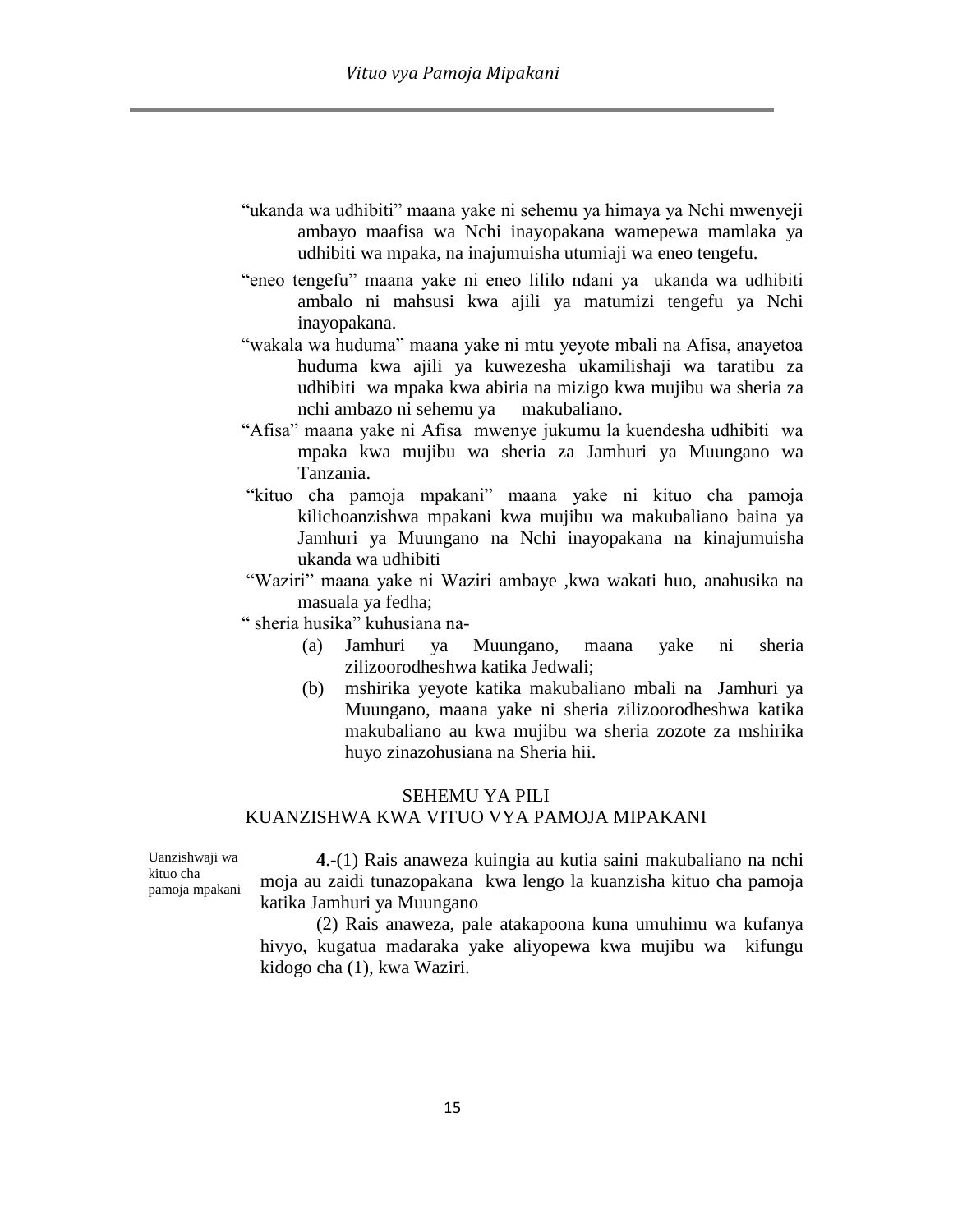(3) Makubaliano yanayorejewa katika kifungu kidogo cha (1) yatafanyika ili-

- (a) kuwezesha ushirikiano katika udhibiti mpakani baina ya Jamhuri ya Muungano na Nchi inayopakana katika eneo lililopo-
	- (i) ndani ya eneo la Jamuhuri ya Mungano;
	- (ii) ndani ya eneo moja au zaidi ya Nchi inayopakana;

(b) kuwezesha ushirikiano-

- (i) katika teknologia ya mawasiliano ya taarifa bila kikwazo na kwa lengo la kuwezesha upatikanaji wa taarifa sahihi na za kuaminika; na
- (ii) wa kubadilishana taarifa za kiintelijensia kwa lengo la kuhakikisha usalama wa upitaji wa watu na uvushaji mizigo katika kituo cha mpakani;
- (c) kuwapa mamlaka Maafisa wa Serikali ya Jamhuri ya Muungano na maafisa wa Nchi zinazopakana kufanya shughuli za udhibiti wa mpaka nje ya mipaka ya nchi zao kwa mujibu wa sheria za nchi mshirika,na inajumuisha mamlaka ya kukamata, kufanya upekuzi na kuweka kizuizini mtu au mali.

Eneo tengefu ndani ya ukanda wa udhibiti

**5**.-(1) Mamlaka husika za Nchi zinazopakana zitaweka alama za viashiria katika eneo lolote linalokusudiwa kutumika kama eneo tengefu ndani ya ukanda wa udhibiti.

(2) Maafisa wa Nchi inayopakana-

- (a) watakuwa na mamlaka pekee ya kudhibiti matumizi ya maeneo yao tengefu;
- (b) watadumisha utulivu katika maeneo yao tengefu, isipokuwa kwamba maafisa wa Nchi hiyo inayopakana wanaweza kuomba msaada kwa madhumuni hayo kutoka Nchi mwenyeji.

(3) Maafisa wa Nchi mwenyeji au maafisa wa kusimamia sheria hawatakuwa na mamlaka ya kuingia kwenye eneo tengefu la Nchi inayopakana, isipokuwa tu kwa maombi au idhini ya mamlaka ya hiyo Nchi inayopakana.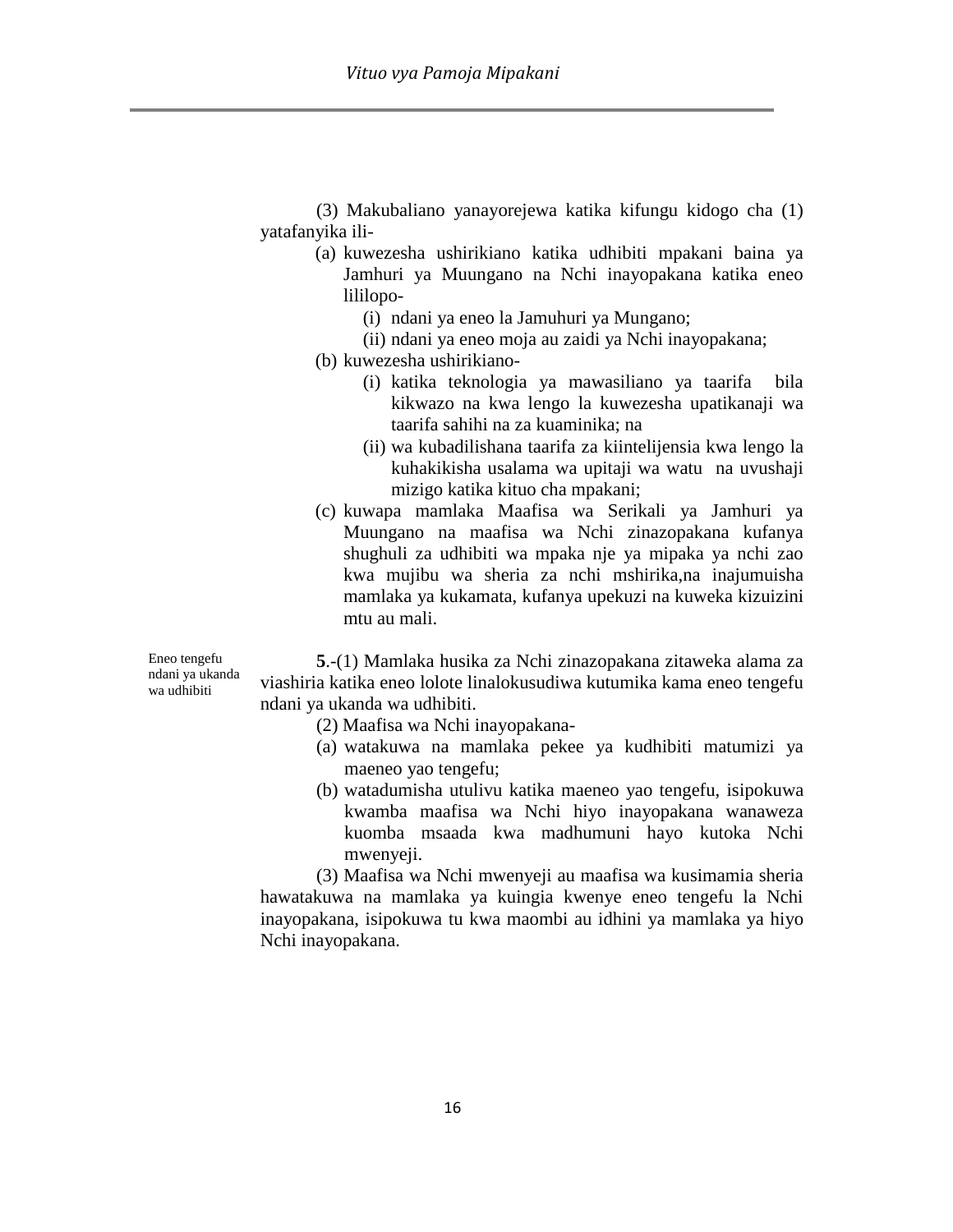Makosa yanayofanyika nje ya Jamhuri ya Muungano

**6**.-(1) Kutenda au kutotenda jambo-

- (a) kwa raia, mkazi au mkimbizi wa Jamhuri ya Muungano au mtu mwingine yeyote ambaye aliingia katika Jamhuri ya Muungano; na
- (b) ambalo-
	- (i) limetendeka au kutotendeka katika Vituo vya Pamoja Mipakani upande wa Nchi inayopakana;
	- (ii) kama lingetendeka au kutotendeka ndani ya Jamhuri ya Muungano ingekuwa ni kosa kinyume na sheria za Jamhuri ya Muungano,

itachukuliwa kuwa jambo hilo limetendeka au limeachwa kutendeka ndani ya Jamhuri ya Muungano.

(2) Kwa madhumuni ya kuepusha shaka, raia, mkazi au mkimbizi wa Jamhuri ya Muungano, au mtu mwingine yeyote aliyeingia katika Jamhuri ya Muungano, anaweza kukamatwa au kutiwa kizuizini ndani ya ukanda wa udhibiti wa Nchi inayopakana kwa kosa la uvunjifu wa sheria husika ili mtu huyo aweze kurejeshwa katika Jamhuri ya Muungano.

(3) Kwa madhumuni ya kubainisha ni mahakama ipi katika Jamhuri ya Muungano ina mamlaka ya kusikiliza shauri kwa kosa lililorejewa katika kifungu kidogo cha (1), kosa hilo litachukuliwa kuwa limetendeka katika himaya ya mahakama yenye mamlaka iliyo karibu zaidi na eneo ambalo kosa hilo limetendeka.

**7**.-(1) .Sheria husika zilizoainishwa katika jedwali zitatumika katika vituo vya pamoja mipakani na zitakuwa nguzo ya usimamizi na uendeshaji wa mipaka kwa taasisi zilizoainishwa au kupewa mamlaka kwa mujibu wa sheria hizo husika.

(2) Waziri, kwa kushauriana na Waziri anayehusika, anaweza kurekebisha jedwali.

(3) Sheria husika za Jamuhuri ya Muungano na Nchi inayopakana zitatumiwa katika ukanda wa udhibiti na maofisa wa Jamuhuri ya Muungano na Nchi inayopakana kwa madhumuni ya kuwawezesha maofisa hao kutekeleza majukumu ya udhibiti wa kituo cha pamoja mipakani.

Sheria zitakazotumika katika vituo vya pamoja vya mpakani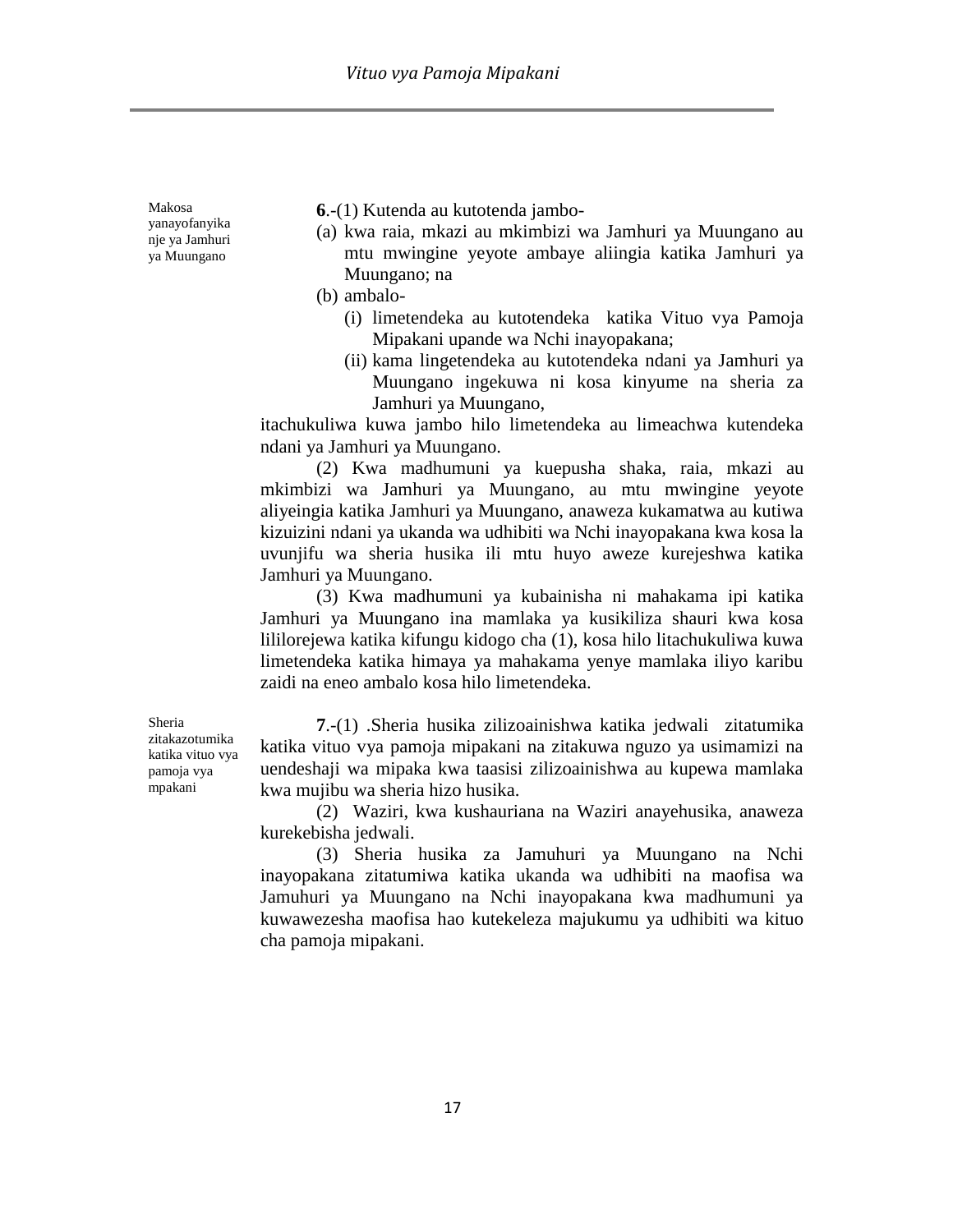Wakala wa huduma kuingia katika ukanda wa udhibiti

**8**.-(1) Wakala wa huduma wanaruhusiwa kuingia kwenye ukanda wa udhibiti kwa madhumuni ya utekelezaji wa majukumu yaliyoainishwa katika sheria hii.

(2) Kwa madhumuni ya kifungu kidogo cha (1), wakala wa huduma hatalazimika kuonyesha hati ya kusafiria au ya kuingia ndani ya Nchi, isipokuwa tu wakala huyo atalazimika kuingia kwenye ukanda wa udhibiti kwa kuonyesha kitambulisho chake, pamoja na kadi maalumu iliyotolewa kwa lengo hilo na nchi yake

# SEHEMU YA TATU MASHARTI YA JUMLA

Vituo vya pamoja mpakani vya Jumuiya ya Afrika Mashariki

**9.** Bila kujali masharti ya sheria hii, vituo vya pamoja mpakani vilivyoanzishwa kwa mujibu wa Sheria ya Vituo vya pamoja Mpakani ya Jumuiya ya Afrika Mashariki, 2013 vitasimamiwa kwa mujuibu wa sheria hiyo ya Jumuiya.

Hatua za dharura

**10**.-(1) Sheria hii haitaathiri haki ya Jamuhuri ya Muungano au ya Nchi yoyote inayopakana kuchukua hatua za dharura kwa masilahi ya ulinzi na usalama, usalama wa umma, hali ya utulivu, masilahi ya kiuchumi ya nchi,afya, maadili ya jamii na katika mazingira mengine yoyote yanayofanana na hayo.

(2) Endapo Nchi husika inakusudia kuchukua hatua hizo kama zilivyoainishwa katika kifungu kidogo cha (1), italazimika, kwa kutumia njia za kidiplomasia, kutoa taarifa ipasavyo kwa Nchi mshirika.

(3) Hatua za dharura kwa mujibu wa kifungu kidogo cha (1) zitakua na athari ya kubadili utaratibu wa mfumo wa udhibiti mpakani, kuhamisha sehemu ya udhibiti wa mpaka au kufunga kwa muda vituo vya mpakani vilivyoko katika himaya ya Nchi hiyo inayopakana..

Kanuni **11**. Waziri, kwa kushauriana na Waziri husika, anaweza kutunga kanuni-

- (a) kwa ajili ya kuwezesha uanzishaji na utunzaji wa vituo vya pamoja mpakani;
- (b) kwa ajili ya kuanzisha kamati tendaji katika vituo vya pamoja mpakani; na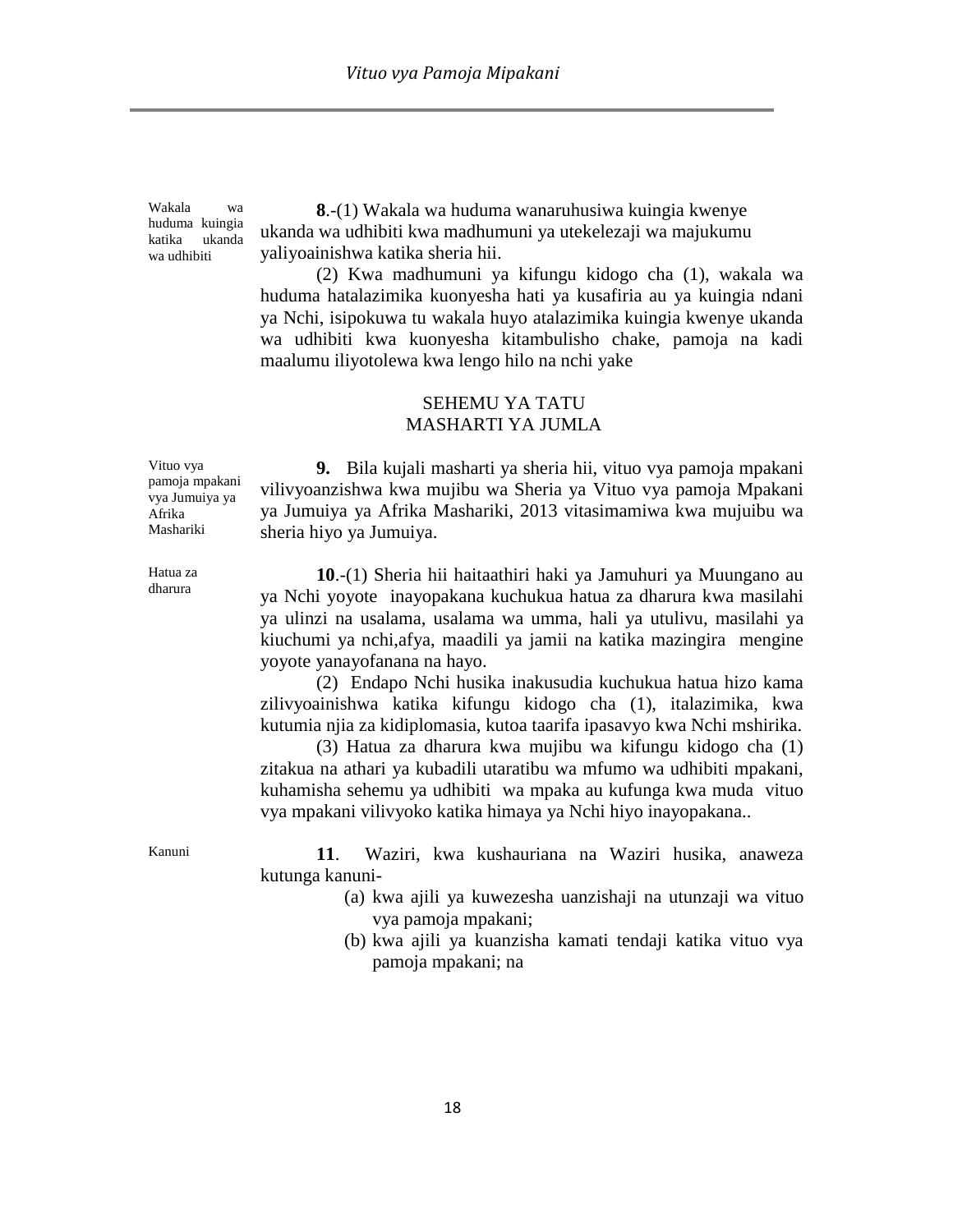(c) kwa ajili ya kuweka utaratibu bora wa utekelezaji wa sheria hii.

Makubaliano ya pamoja yaliyopo

**12.** Makubaliano yaliyofanyika baina ya Jamuhuri ya Muungano na Nchi nyingine ya udhibiti na endeshaji wa vituo vya pamoja mpakani, ambayo yalifanyika kabla ya kuanza kutumika kwa Sheria hii, yatachukuliwa kuwa ni makubaliano yaliyofanyika kwa mujibu wa Sheria hii.

#### $\overline{\phantom{a}}$ **JEDWALI \_\_\_\_\_\_\_\_\_\_\_**

*(limetengenezwa chini ya kifungu cha 7(1),(2)) \_\_\_\_\_\_\_\_\_\_*

#### **SHERIA HUSIKA**

- 1. Sheria ya Uhamiaji, Sura ya 54
- 2. Sheria ya Pasi na Hati za Kusafiria, Sura ya 42
- 3. Sheria ya Wakimbizi, Sura ya 37
- 4. Sheria ya Ushuru wa Forodha ya Afrika Mashariki, 2004
- 5. Sheria ya Kodi ya Ongezeko la Thamani, Sura ya 148
- 6. Sheria ya Ushuru wa Bidhaa, Sura ya 147
- 7. Sheria ya Tozo ya Magari Yanayosafirishwa Kupitia Nchini, Sura ya 84
- 8. Sheria ya Ushuru wa Barabara na Mafuta, Sura ya 220
- 9. Sheria ya Petrol, Sura ya 392
- 10. Sheria ya Viwango, Sura ya 130
- 11. Sheria ya Udhibiti wa Utoaji Bidhaa Nje ya Nchi, Sura ya 381
- 12. Sheria ya Kodi ya Utoaji Bidhaa Nje ya Nchi, Sura ya 196
- 13. Sheria ya Udhibiti wa Usafirishaji wa Mazao ya Kilimo, Sura ya78
- 14. Sheria ya Usanifishaji, Kuhakikisha Ubora, Metorolojia na Upimaji ya Jumuiya ya Afrika Mashariki, 2006
- 15. Sheria ya Jeshi la Polisi na Huduma saidizi, Sura ya 322
- 16. Sheria ya Chakula na Madawa, Sura ya 219
- 17. Sheria ya Kudhibiti Madawa ya Kulevya, 2015
- 18. Sheria Dhidi ya Usafirishaji Haramu wa Binadamu, Sura ya 432
- 19. Sheria Dhidi ya Utakatishaji wa Fedha Haramu, Sura ya 423
- 20. Sheria ya Usimamizi na Udhibiti wa Kemikali za Viwandani na Majumbani, Sura ya 182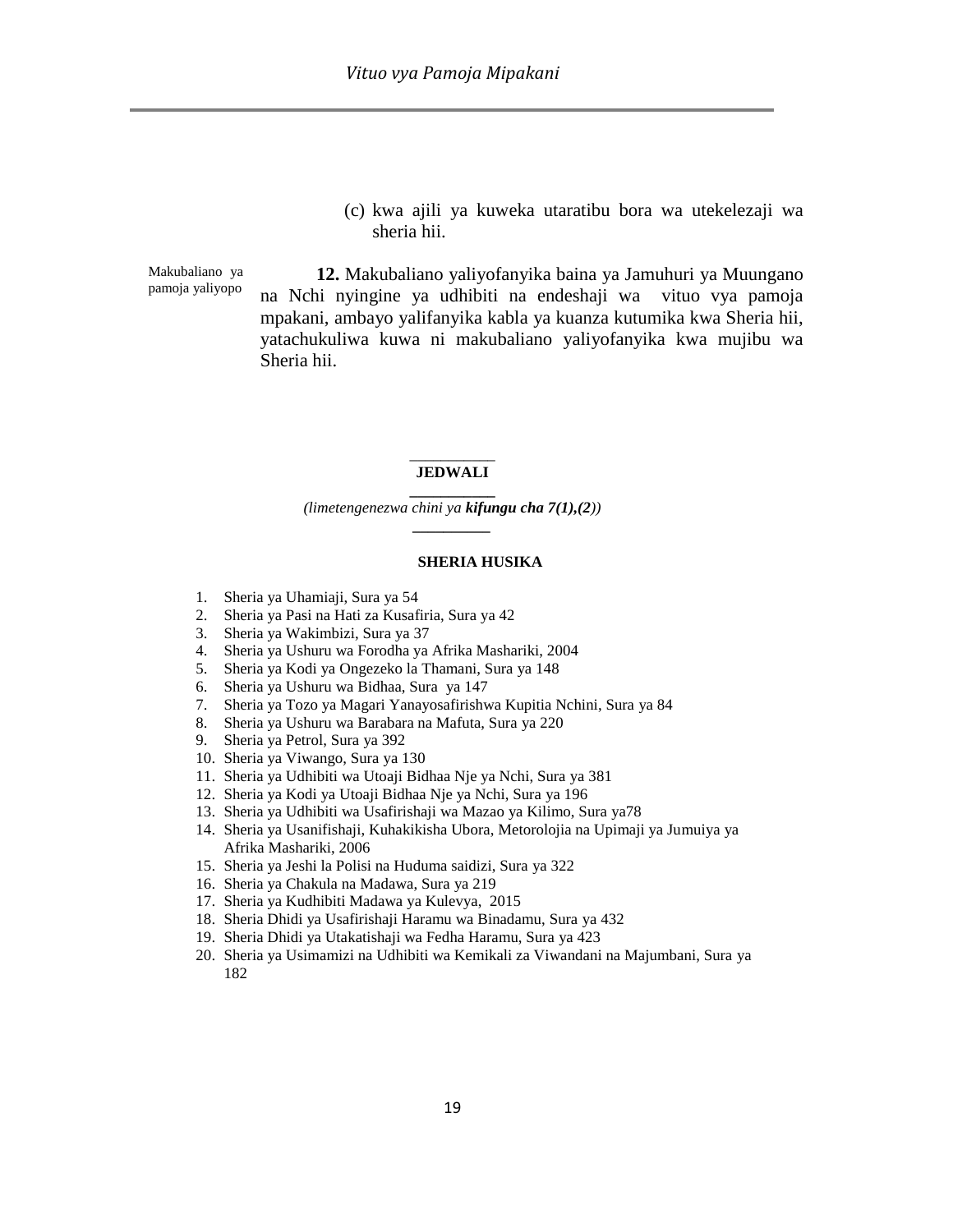- 21. Sheria ya Udhibiti wa Makosa ya Uhujumu Uchumi, Sura ya 200
- 22. Sheria ya Barabara, Sura ya 200
- 23. Sheria ya Hifadhi ya Mimea, Sura ya 133
- 24. Sheria ya Mamlaka ya Udhibiti wa Usafiri wa Majini na Nchi Kavu, Sura ya 413
- 25. Sheria ya Hifadhi wa Wanyamapori, Sura ya 283
- 26. Sheria ya Nguvu za Atomu, Sura 188
- 27. Sheria ya Mwenendo wa Makosa ya Jinai, Sura ya 20
- 28. Sheria ya Ushaidi, Sura ya 6
- 29. Sheria ya Kanuni za Adhabu, Sura ya 16
- 30. Sheria ya Makosa ya Mitandao, 2015
- 31. Sheria ya Kusaidiana katika Makosa ya Jinai, Sura ya 254
- 32. Sheria ya Kurejesha Watuhumiwa, Sura ya 368
- 33. Sheria ya Ushindaji, Sura ya 285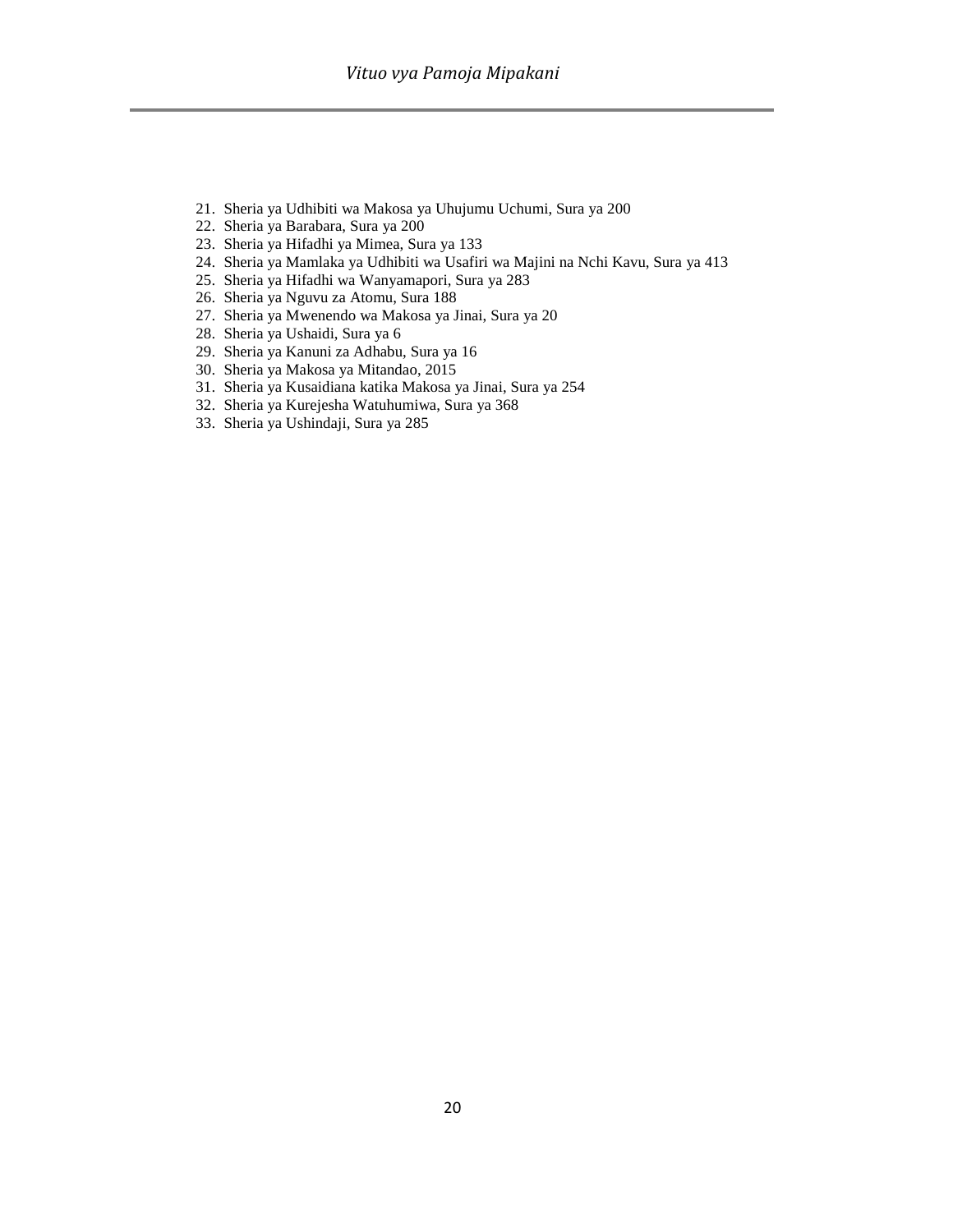# **\_\_\_\_\_\_\_\_\_\_\_\_\_\_ MADHUMUNI NA SABABU \_\_\_\_\_\_\_\_\_\_\_\_\_\_**

Muswada huu unapendekeza kutungwa kwa Sheria ya Vituo vya Pamoja Mipakani, 2015.

Muswada huu unakusudia kuweka utaratibu wa uanzishwaji na uendeshaji wa Vituo vya Pamoja Mipakani kwa njia ya makubaliano baina ya Tanzania na Nchi jirani kwa lengo la kuwawezesha maofisa wa nchi jirani kufanya kazi Tanzania na maofisa wa Tanzania kufanya kazi nchi jirani.

Utekelezaji wa Sheria hii utazingatia pia makubaliano ya uanzishwaji wa Vituo vya Pamoja Mipakani vilivyopo baina ya Jamuhuri ya Muungano na Nchi nyingine ili kuwezesha watu na mizigo kukaguliwa mara moja wakati wa kuingia au kutoka Nchini.

Muswada umegawanyika katika sehemu kuu Tatu. Sehemu ya Kwanza ya Muswada inahusu mambo ya utangulizi, kama vile jina fupi la sheria, matumizi na tafsiri ya maneno mbalimbali yaliyotumika katika Muswada.

Sehemu ya Pili ya Muswada inahusu uanzishwaji wa vituo vya pamoja mpakani. Vilevile inaweka utaratibu mbalimbali wa uendeshaji wa vituo hivyo vya pamoja. Utaratibu huo ni pamoja na masharti kuhusu usimamizi na uendeshaji wa ukanda wa udhibiti na maeneo tengefu, mamlaka yakuchukua hatua dhidi ya makosa yanayofanyika katika ukanda wa udhibiti nje ya mpaka wa Jamhuri ya Muhungano, kuainishwa kwa sheria zitakazotumika katika vituo vya pamoja mipakani.